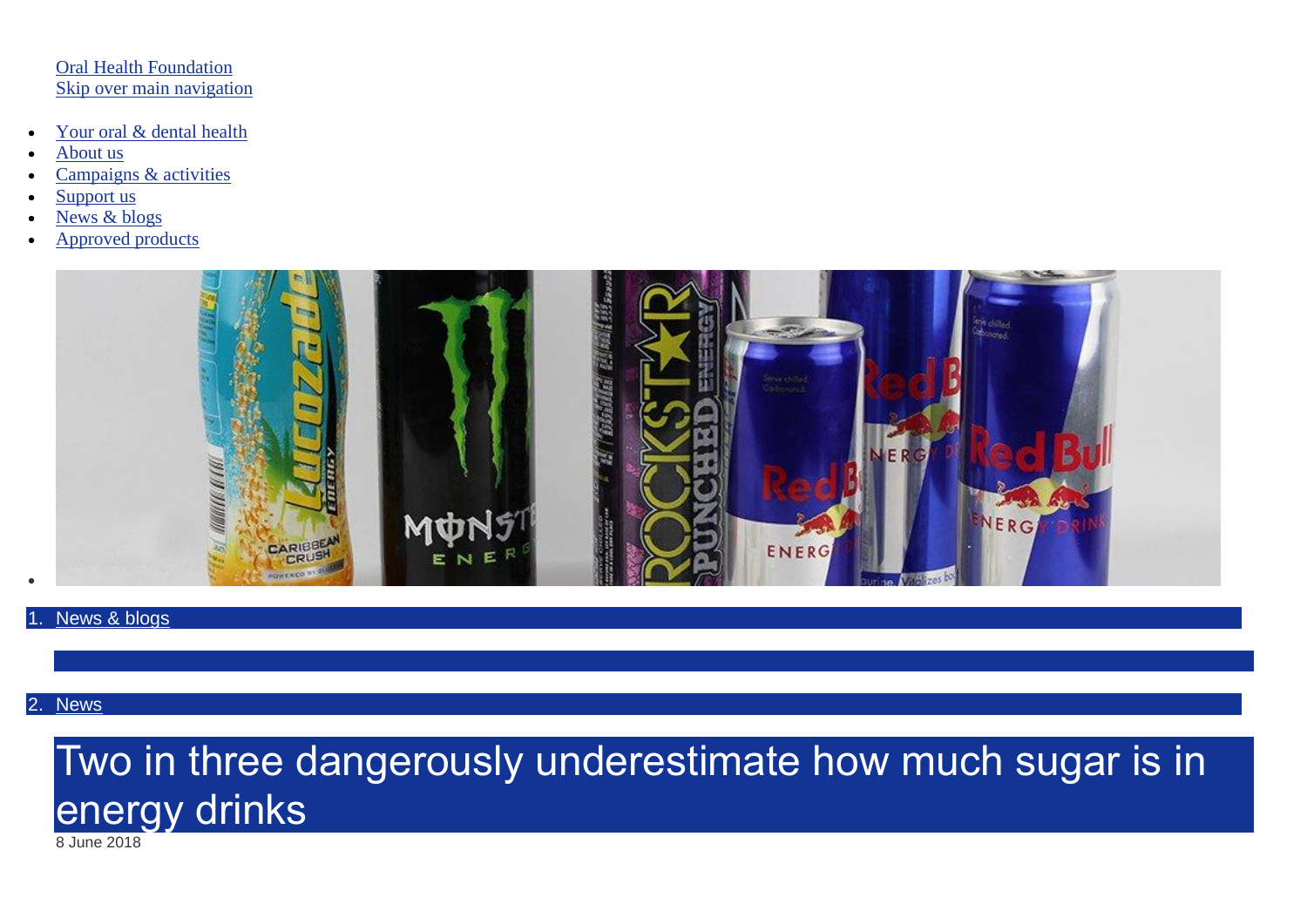**Most British adults dangerously underestimate the amount of sugar contained within energy drinks, the findings of a new nationwide poll reveal.**

Research carried by the Oral Health Foundation, which interviewed more than 2,000 members of the public, show almost two in three (63%) misjudge how much sugar is inside some of the country's most popular energy drinks.<sup>1</sup>

A standard can of Red Bull has more than six teaspoons of sugar – the total recommended daily allowance for an adult, while some energy drinks on sale contain up to double that amount.

The charity is now campaigning to raise awareness around the dangers of energy drinks and the damage that can be caused by regular and excessive consumption.



Dr Nigel Carter OBE, Chief Executive of the Oral Health Foundation, is deeply worried about the growth in popularity of energy drinks and the long-term effect it will have on the nation's health.

Dr Carter says: "One in three British adults now regularly consume energy drinks, with many feeling as though they need them to function throughout the day.

"Most energy drinks have obscenely high levels of sugar and are extremely acidic. A dependence on energy drinks can very quickly lead to severe oral health problems such as tooth decay and dental erosion, as well as contribute to any number of other health conditions and diseases.

"Energy drinks add an unnecessary risk to the UK's health and over-consumption is causing enormous, and in some cases, irreparable damage to oral health."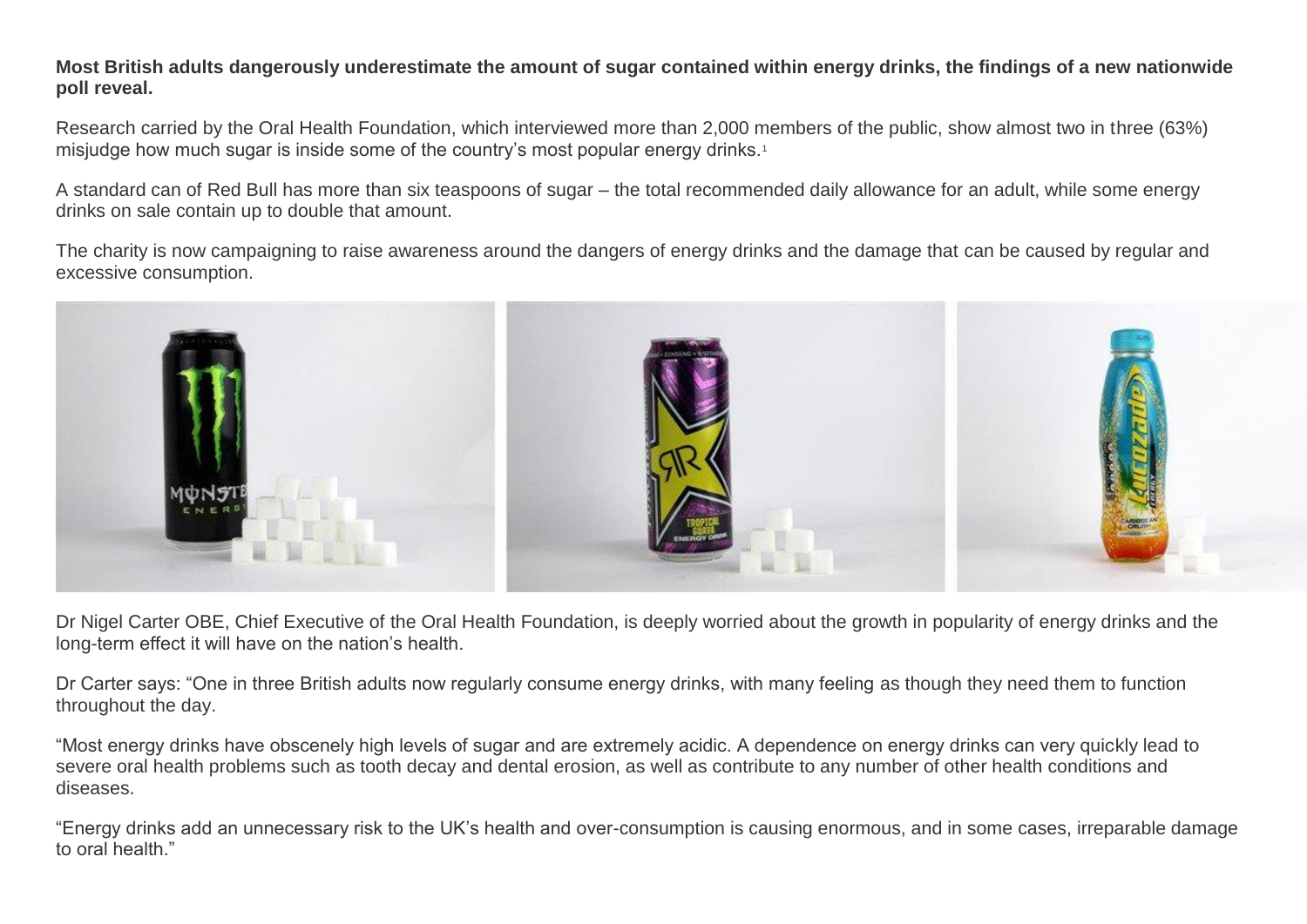

The Oral Health Foundation is currently running [National Smile Month,](https://www.dentalhealth.org/what-is-national-smile-month) a campaign to promote good oral health and well-being through healthy lifestyles.

The charity campaign is being supported by some of the nation's best-known brands and retailers, including Oral-B, Wrigley, Philips, Regenerate Enamel Science, POLO® Sugar Free and Curaprox.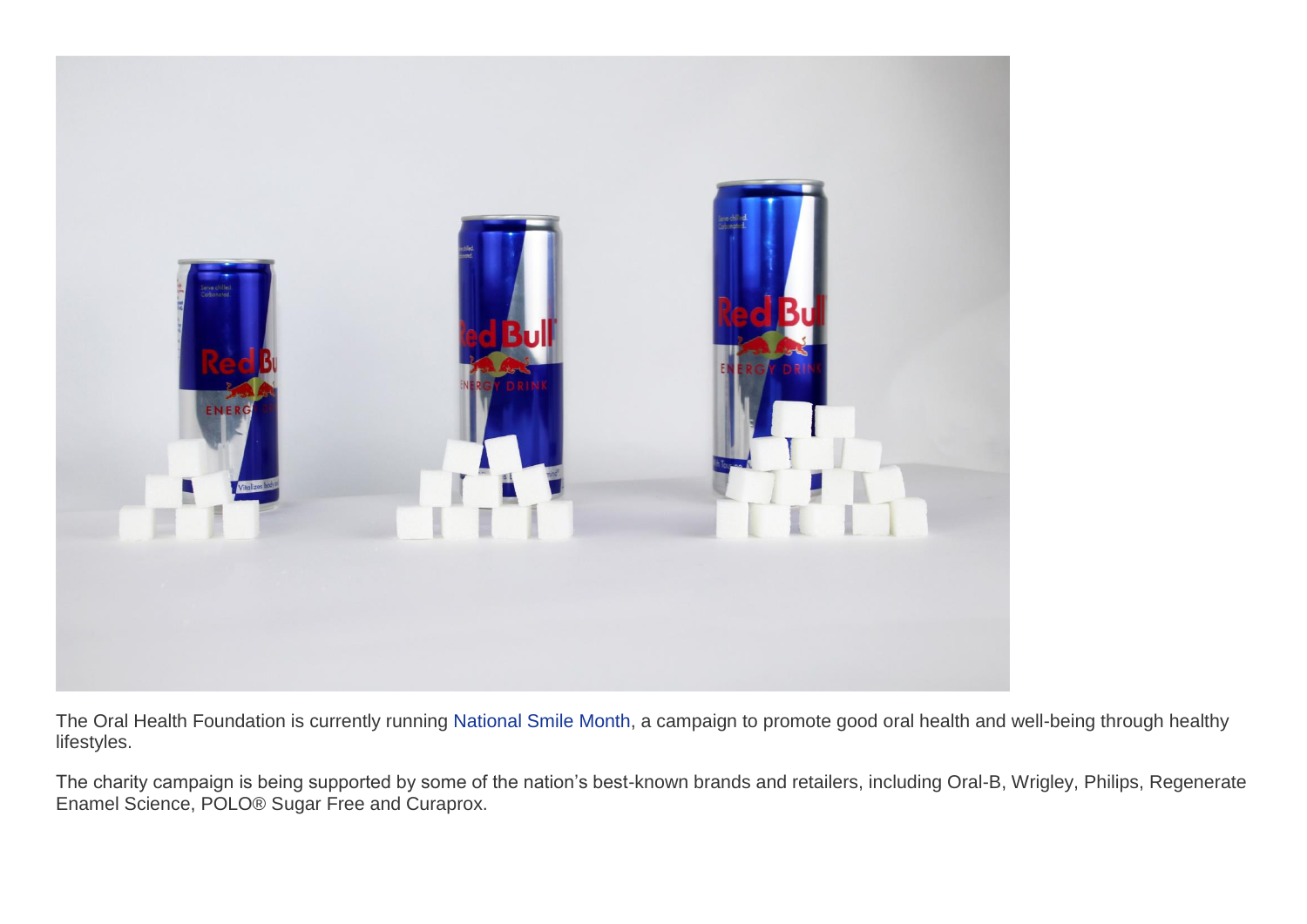"As consumers, we are now faced more choices than ever before and this is especially true when it comes to taking care of our diet," adds Dr Carter.

"It is so important that we are aware of nutrition and sugar content, and are able to make smart and positive choices about the food and drink we buy, not only for ourselves but our family and children too. Not only do energy drinks have exceedingly high levels of sugar, they also have no nutritional value, so there really is no need to consume them."

Earlier this month, the Oral Health Foundation called for severe changes to be made to the amount of sugar that energy drinks can include, in addition to how they are labelled, after uncovering dangerous levels of dependency.

The research showed more than one in four (26%) Brits need energy drinks to wake up in the morning while a similar number say they help to get them through the day (23%). Some thought it suppressed appetite (8%) while other admitted to feelings of addiction (4%).

## **Sources**

1. Oral Health Foundation (2018) '*National Smile Month 2018 United Kingdom Survey*', Atomik Research, Survey, March 2018, Sample 2,005

## **Share this page**

- [Email](mailto:?subject=Two%20in%20three%20dangerously%20underestimate%20how%20much%20sugar%20is%20in%20energy%20drinks&body=https://www.dentalhealth.org/news/two-in-three-dangerously-underestimate-how-much-sugar-is-in-energy-drinks)
- [Facebook](https://www.facebook.com/sharer.php?u=https://www.dentalhealth.org/news/two-in-three-dangerously-underestimate-how-much-sugar-is-in-energy-drinks&t=Two%20in%20three%20dangerously%20underestimate%20how%20much%20sugar%20is%20in%20energy%20drinks)

| $\bullet$ | Twitter<br>Comments (0)                       |                                          |
|-----------|-----------------------------------------------|------------------------------------------|
|           | Comment (maximum 3500 characters) 1           |                                          |
|           |                                               | Click or just drag and drop a photo here |
|           | Add a picture                                 |                                          |
|           | Add a video                                   |                                          |
|           | Notify me when someone makes a comment $\Box$ |                                          |
|           |                                               |                                          |